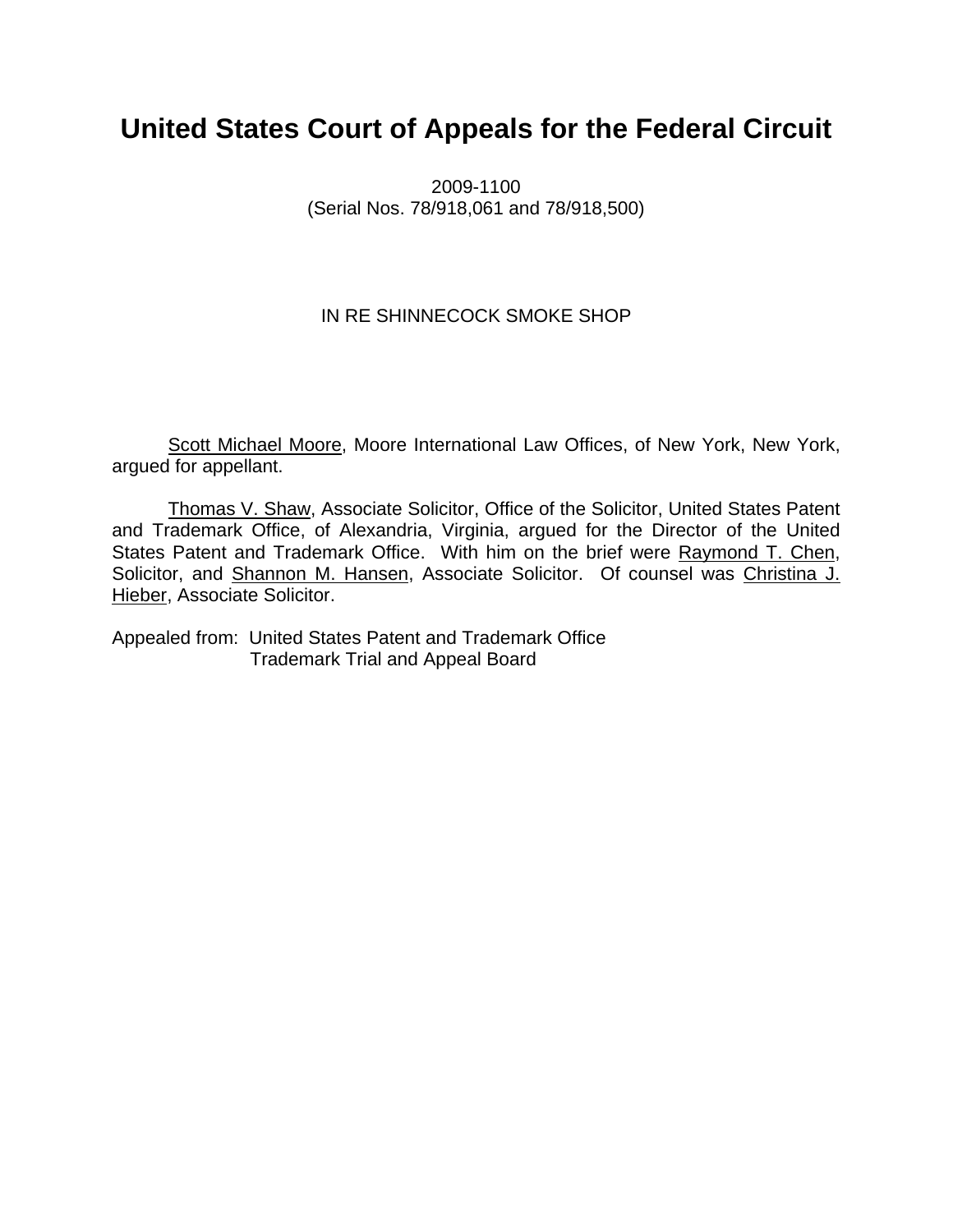## **United States Court of Appeals for the Federal Circuit**

2009-1100 (Serial Nos. 78/918,061 and 78/918,500)

IN RE SHINNECOCK SMOKE SHOP

Appeal from the United States Patent and Trademark Office, Trademark Trial and Appeal Board

DECIDED: July 1, 2009

 $\frac{1}{\sqrt{2}}$  ,  $\frac{1}{\sqrt{2}}$  ,  $\frac{1}{\sqrt{2}}$  ,  $\frac{1}{\sqrt{2}}$  ,  $\frac{1}{\sqrt{2}}$  ,  $\frac{1}{\sqrt{2}}$  ,  $\frac{1}{\sqrt{2}}$  ,  $\frac{1}{\sqrt{2}}$  ,  $\frac{1}{\sqrt{2}}$  ,  $\frac{1}{\sqrt{2}}$  ,  $\frac{1}{\sqrt{2}}$  ,  $\frac{1}{\sqrt{2}}$  ,  $\frac{1}{\sqrt{2}}$  ,  $\frac{1}{\sqrt{2}}$  ,  $\frac{1}{\sqrt{2}}$ 

 $\frac{1}{\sqrt{2}}$  ,  $\frac{1}{\sqrt{2}}$  ,  $\frac{1}{\sqrt{2}}$  ,  $\frac{1}{\sqrt{2}}$  ,  $\frac{1}{\sqrt{2}}$  ,  $\frac{1}{\sqrt{2}}$  ,  $\frac{1}{\sqrt{2}}$  ,  $\frac{1}{\sqrt{2}}$  ,  $\frac{1}{\sqrt{2}}$  ,  $\frac{1}{\sqrt{2}}$  ,  $\frac{1}{\sqrt{2}}$  ,  $\frac{1}{\sqrt{2}}$  ,  $\frac{1}{\sqrt{2}}$  ,  $\frac{1}{\sqrt{2}}$  ,  $\frac{1}{\sqrt{2}}$ 

Before MAYER, CLEVENGER, and SCHALL, Circuit Judges.

CLEVENGER, Circuit Judge.

In June 2006, Jonathan K. Smith (Applicant), a U.S. citizen and member of the Shinnecock Indian Nation and sole proprietor of Shinnecock Smoke Shop, filed two trademark applications with the United States Patent and Trademark Office (USPTO), seeking to register the marks SHINNECOCK BRAND FULL FLAVOR and SHINNECOCK BRAND LIGHTS (Serial Nos. 78/918,061 and 78/918,500 respectively) for cigarettes. Both marks also included the wording "MADE UNDER SOVEREIGN AUTHORITY."

The Trademark Examining Attorney (Examining Attorney) refused to register the proposed marks, citing Section 2(a) of the Trademark Act, 15 U.S.C. § 1052(a), which generally protects against registering marks that falsely suggest a connection to a non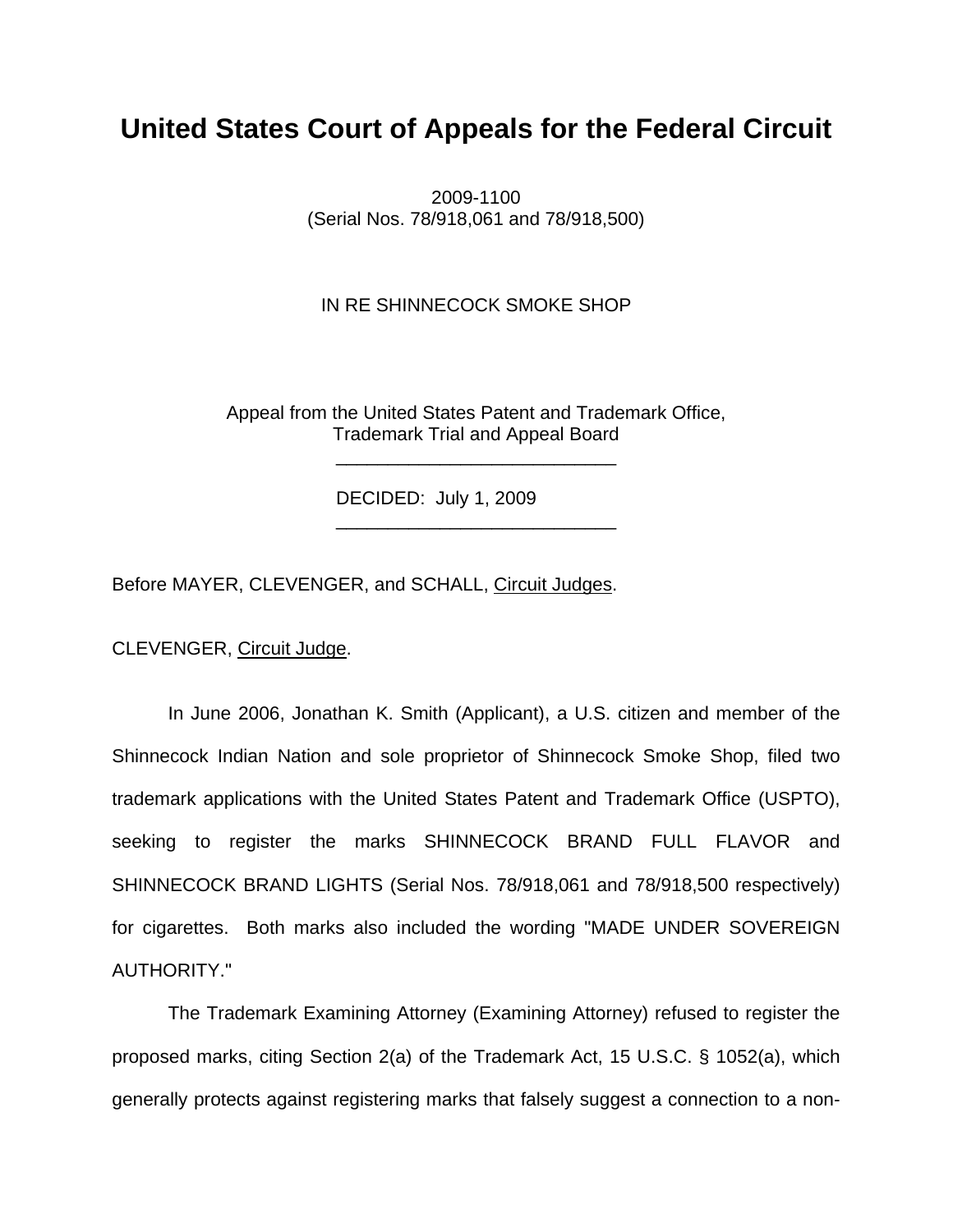sponsoring entity. Applicant appealed to the Trademark Trial and Appeal Board (Board) which affirmed because it agreed that the marks falsely suggested a connection with the non-sponsoring Shinnecock Indian Nation. The Board also rejected Applicant's constitutional and treaty-based claims that pertained to his allegations of racial discrimination. Applicant timely appealed the Board's decision to this court. We have jurisdiction over the appeal pursuant to 28 U.S.C.  $\S$  1295(a)(4)(B). We affirm.

I

"This court reviews the Board's legal conclusions de novo, and its factual findings for substantial evidence." In re Pacer Tech., 338 F.3d 1348, 1349 (Fed. Cir. 2003) (citations omitted). Substantial evidence is "such relevant evidence as a reasonable mind might accept as adequate to support a conclusion." Consol. Edison Co. v. NLRB, 305 U.S. 197, 229 (1983).

#### II

Title 15, section 1052(a) of the U.S. Code protects against marks that "falsely suggest a connection with persons, living or dead, institutions, beliefs, or national symbols." Applicant does not contest that the marks falsely suggest a connection with the Shinnecock Indian Nation. Instead, he challenges the Board's determination that the Shinnecock Indian Nation is a "person[ ], living or dead, [or] institution[ ]" under section 1052(a). We affirm the Board's conclusion that the Shinnecock Indian Nation is an "institution" and thus falls within section 1052(a)'s protection.

To construe a statute, we begin with its text and look to the words' plain meaning. Bazalo v. West, 150 F.3d 1380, 1382 (Fed. Cir. 1998). Here, the ordinary meaning of "institution" suggests the term is broad enough to include a self-governing Indian nation.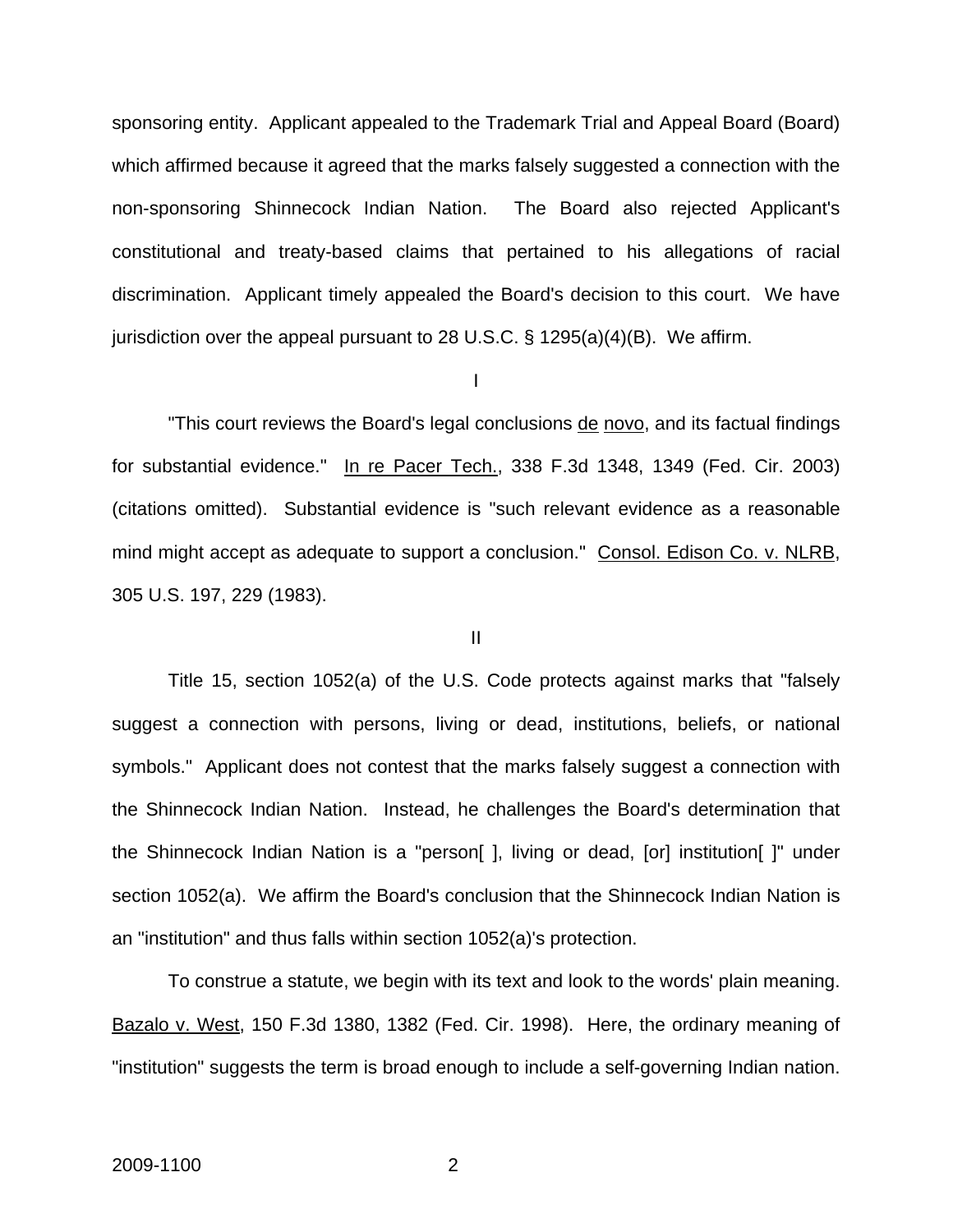See Black's Law Dictionary 813, 1133 (8th ed. 2004) (defining "institution" as "[a]n established organization," and defining "organization" as a "body of persons . . . formed for a common purpose"). Our construction is also in line with Board precedent that has specifically included Indian tribes under section 1052(a)'s protection in the past, see In re White, 73 USPQ2d 1713, 1718 (T.T.A.B. 2004) (finding that "each federally recognized Apache tribe is necessarily either a juristic person or an institution"), and with the Board's general practice of construing the statute in question as broadly applicable, see In re Urbano, 51 USPQ2d 1776, 1779 (T.T.A.B. 1999) (finding that SYDNEY 2000, "the entire organization which comprises the Olympic Games, as a whole, qualifies as an 'institution' within the meaning of Section 2(a) of the Trademark Act"); In re N. Am. Free Trade Assoc., 43 USPQ2d 1282, 1285 (T.T.A.B. 1997) (same for the North American Free Trade Agreement). We agree with the Board's conclusion that the Shinnecock Indian Nation is an "institution" under section 1052(a).

#### A

Applicant offers little substantive support for his contention that the Shinnecock Indian Nation is not an "institution" under section 1052(a). Instead, Applicant contends that the "institution" issue was not raised below. According to Applicant, the Examining Attorney rejected the marks based on her conclusion that the Shinnecock Indian Nation falls under the statute's protection for "persons" and that the Board therefore should not have affirmed the decision based on its "institution" determination. We disagree.

While the Examining Attorney focused on characterizing the Shinnecock Indian Nation as a "juristic person," she apparently did so based on her understanding that the terms "person," "juristic person," and "institution" all have the same meaning under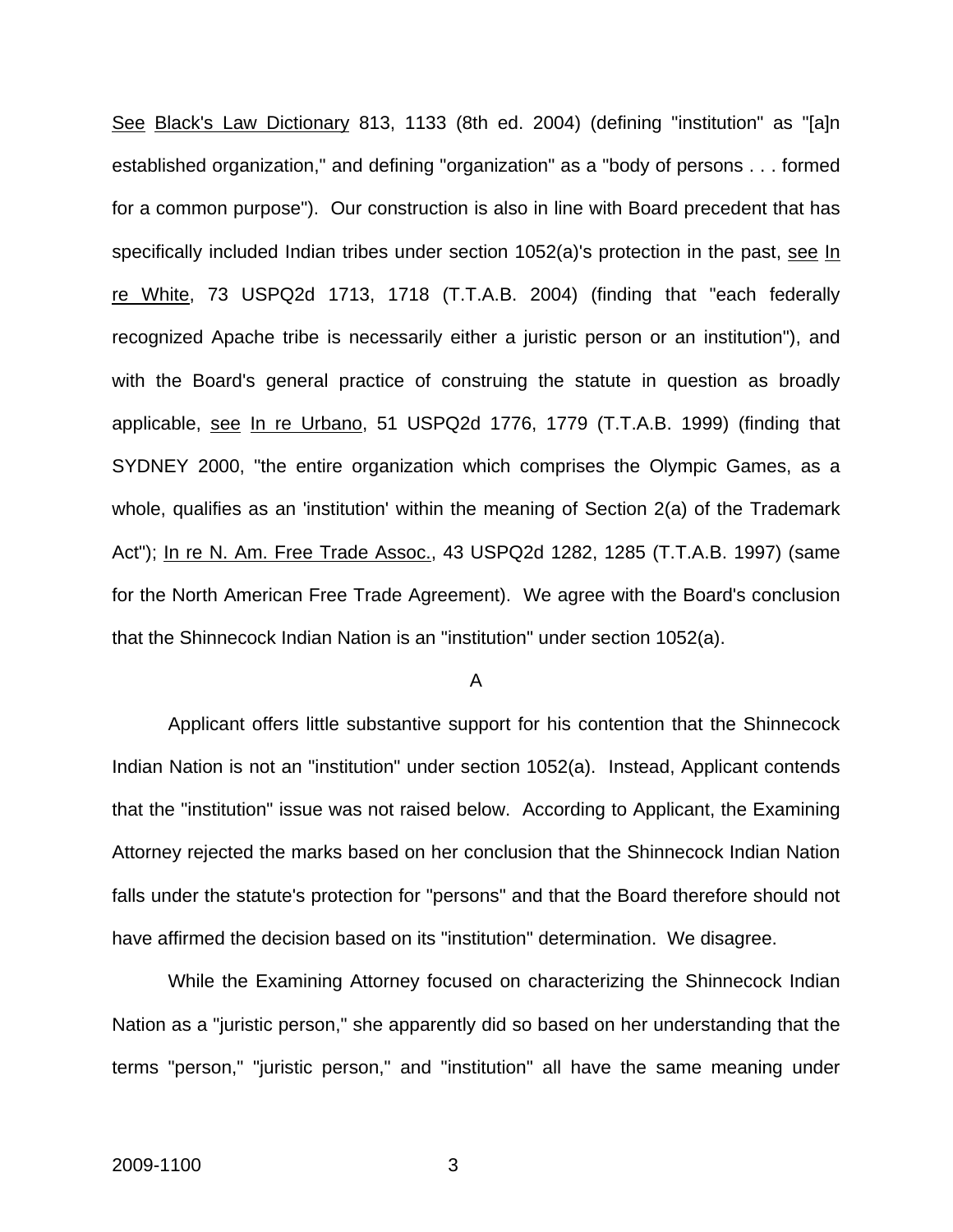section 1052(a). As evidence, the two sources that the Examining Attorney cited in explaining why the Shinnecock Indian Nation was subject to section 1052(a)'s falsesuggestion protection both suggest such an approach. First, she cited section 1127 which provides,

[t]he term "person" and any other word or term used to designate the applicant or other entitled to a benefit or privilege or rendered liable under the provisions of this Act includes a juristic person as well as a natural person. The term "juristic person" includes a firm, corporation, union, association, or other organization capable of suing and being sued in a court of law.

15 U.S.C. § 1127.

The Examining Attorney also cited In re White, a case in which the Board held that "there is nothing in the language of the statute to suggest that the meaning of 'persons' or 'institutions' is any broader or narrower for one of these grounds for refusal as opposed to another." 73 USPQ2d at 1717. The Examining Attorney's approach explains why, despite her repeated references to "juristic persons," she ultimately concluded that "the tribe is a person or institution for purposes of the Trademark Act."[1](#page-4-0) It also explains why the Examining Attorney's brief before the Board cited two protectedinstitution cases, In re Urbano, 51 USPQ2d 1776, and In re N. Am. Free Trade Assoc., 43 USPQ2d 1282, and parenthetically noted that the Board's conclusion in each case was that the relevant organization qualified as an "institution."

We are also confident that Applicant understood the Examining Attorney's position and was aware that the "institution" issue was in play. Applicant's own brief to

<span id="page-4-0"></span><sup>&</sup>lt;sup>1</sup> We offer no opinion as to whether the Examining Attorney's approach reflects a correct reading of "persons" or "institutions" under section 1052(a), a question beyond the scope of this appeal. We merely acknowledge the issues raised under her approach.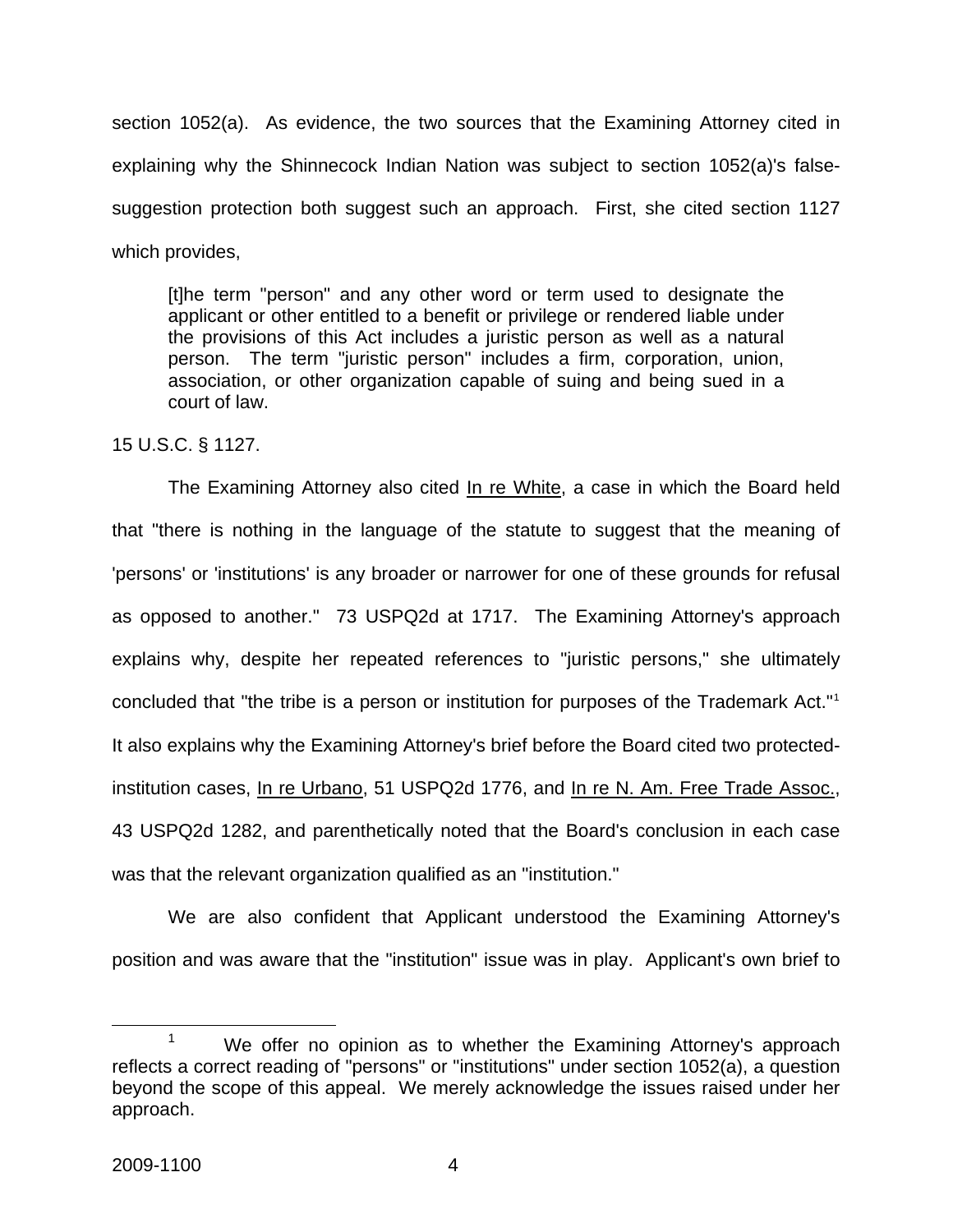the Board explained that after the initial rejection, he "filed . . . a request for reconsideration, arguing, among other things, that the Tribe is not a person or institution within the meaning of Section 2(a)." Applicant's concession betrays his contention that the "institution" issue was not raised below, and we conclude that the board did not err in affirming the rejection based on its " institution" determination.

#### B

As he did before the Board, Applicant also argues on appeal that the USPTO's refusal to register his marks, when the USPTO has granted supposedly similar marks also involving Indian tribe names to non-Indians, shows a pattern of racial discrimination in violation of the Due Process and Equal Protection clauses of the Fifth Amendment to the United States Constitution. Applicant contends that this alleged racial discrimination also violates the United States' treaty obligations under the United Nations' International Convention on the Elimination of All Forms of Racial Discrimination (CERD). The Board rejected Applicant's allegations, and we agree that they are meritless.

There was no due process violation here because Applicant "was provided a full opportunity to prosecute [his] applications and to appeal the examining attorney's final rejections to the Board." In re Int'l Flavors & Fragrances Inc., 183 F.3d 1361, 1368 (Fed. Cir. 1999); see also Mathews v. Eldridge, 424 U.S. 319, 349 (1976) (explaining that "[a]ll that is necessary" to satisfy due process "is that the procedures be tailored, in light of the decision to be made, to 'the capacities and circumstances of those who are to be heard,' to insure that they are given a meaningful opportunity to present their case" (quoting Goldberg v. Kelly, 397 U.S. 254, 268–69 (1970))). Applicant's allegations regarding similar marks are irrelevant because each application must be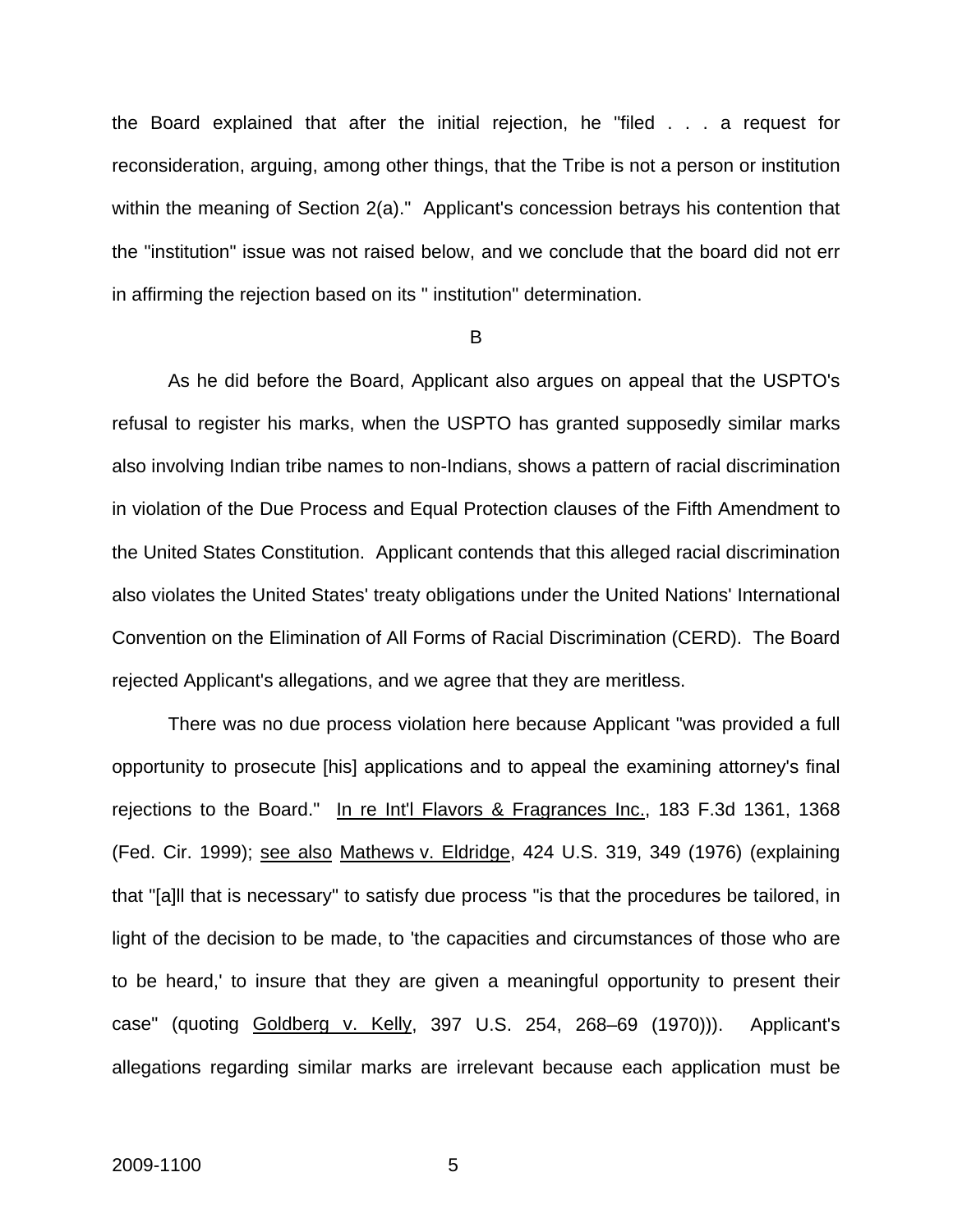considered on its own merits. See In re Boulevard Entm't, 334 F.3d 1336, 1343 (Fed. Cir. 2003). Even if all of the third-party registrations should have been refused registration under section 1052(a), such errors do not bind the USPTO to improperly register Applicant's marks. See id.

We likewise reject Applicant's equal-protection argument for several reasons. First, allegations of disparate treatment, even if accurate, do not diminish the Board's and Examining Attorney's legitimate, nondiscriminatory reasons for denying registration. Even if his allegations were accurate, the most Applicant could establish is that the USPTO should have rejected the other marks. It does not follow that the proper remedy for such mischief is to grant Applicant's marks in contravention of section 1052(a).

Further, Applicant's argument is founded on unsupported assumptions. Applicant assumes that, unlike him, the successful applicants were non-Indians and that this is the reason why his applications were rejected whereas theirs were not. However, as the Board noted, Applicant has made no showing that any of the other registered marks were registered without the consent of the named tribal entities. Further, Applicant ignores substantive differences—either in the marks or in their associated goods and services—that might have made the other registrations less suggestive of a false connection. We agree with the Board that "[i]t is entirely reasonable to assume that these registrations were issued not because the applicants therein were non-Indians, but because the elements of the Section 2(a) refusal were not or could not be proven by the Office." In re Shinnecock Smoke Shop, 2008 WL 4354159 at \*6 (T.T.A.B. Sept. 10, 2008).

Applicant's reliance on CERD is likewise unavailing. In addition to Applicant's